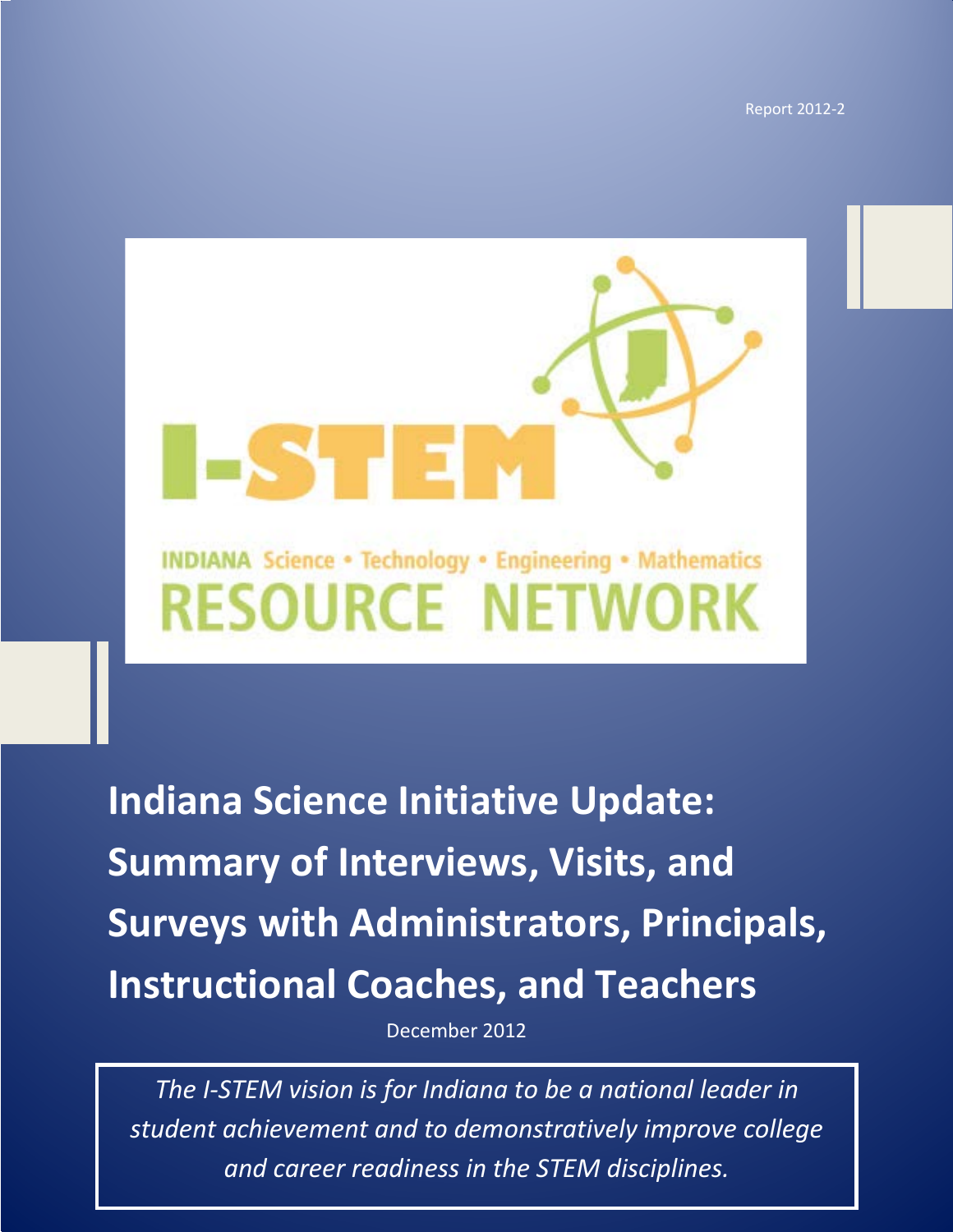## **Overview**

The Center for Evaluation and Education Policy (CEEP) at Indiana University is serving as the external evaluator for the *Literacy Enriched Science Through Guided Inquiry – Elevated Thinking and Knowledge Program* under a contract with the I-STEM Resource Network. As part of the evaluation of the Program, CEEP staff members are collecting a variety of information about the program's implementation and impact in schools from key stakeholder groups.

During April and May 2012 phone interviews were conducted with seven individuals from Avon Community School Corporation, Logansport Community School Corporation, and Richmond Community School Corporation about their experiences with the program. These three districts have implemented the program in 2-7 schools and across a variety of grade levels (kindergarten to middle school).

Dr. Mary Piontek, Senior Research Associate at CEEP, developed the interview protocols and conducted the phone interview sessions. Twenty-two individuals were invited to participate in the interview process through an electronic mail invitation. Seven individuals agreed to participate: two district- level administrators, two school principals, and three instructional coaches/trainers. The phone interviews lasted approximately 15-30 minutes and each participant completed a consent form prior to the interview sessions. Dr. Piontek also visited schools in the three districts.

Participation in the interview sessions was voluntary. There was no compensation for participating in the interview, and individuals could decline to answer any questions they chose. Dr. Piontek took handwritten notes during the interviews. Participants' identities are confidential. No individuals are identified in this report by name or demographics that would allow for identification.

All interview data is reported in the aggregate; common themes and evidence of impact are reported across all interviews. This document is intended to provide formative feedback to the *Literacy Enriched Science Through Guided Inquiry – Elevated Thinking and Knowledge Program* for its ongoing program implementation and refinement.

# **Summary of Interviews**

Three interview protocols were developed, one each for district administrators, school principals, and instructional coaches/trainers. Primary topics included (1) program implementation and quality, (2) support for the program, (3) impact on teachers' pedagogical practice, and (4) impact on students' interest in science. The summary is organized by the four topics.

Each individual was allowed to answer as many questions as s/he wished and in as much depth as each felt appropriate across the four topics. Therefore this document is not meant to be an exhaustive description of all possible topics related to the Literacy Enriched Science Through Guided Inquiry – Elevated Thinking and Knowledge Program, but rather highlights areas that the participants' most frequently and fully discussed.

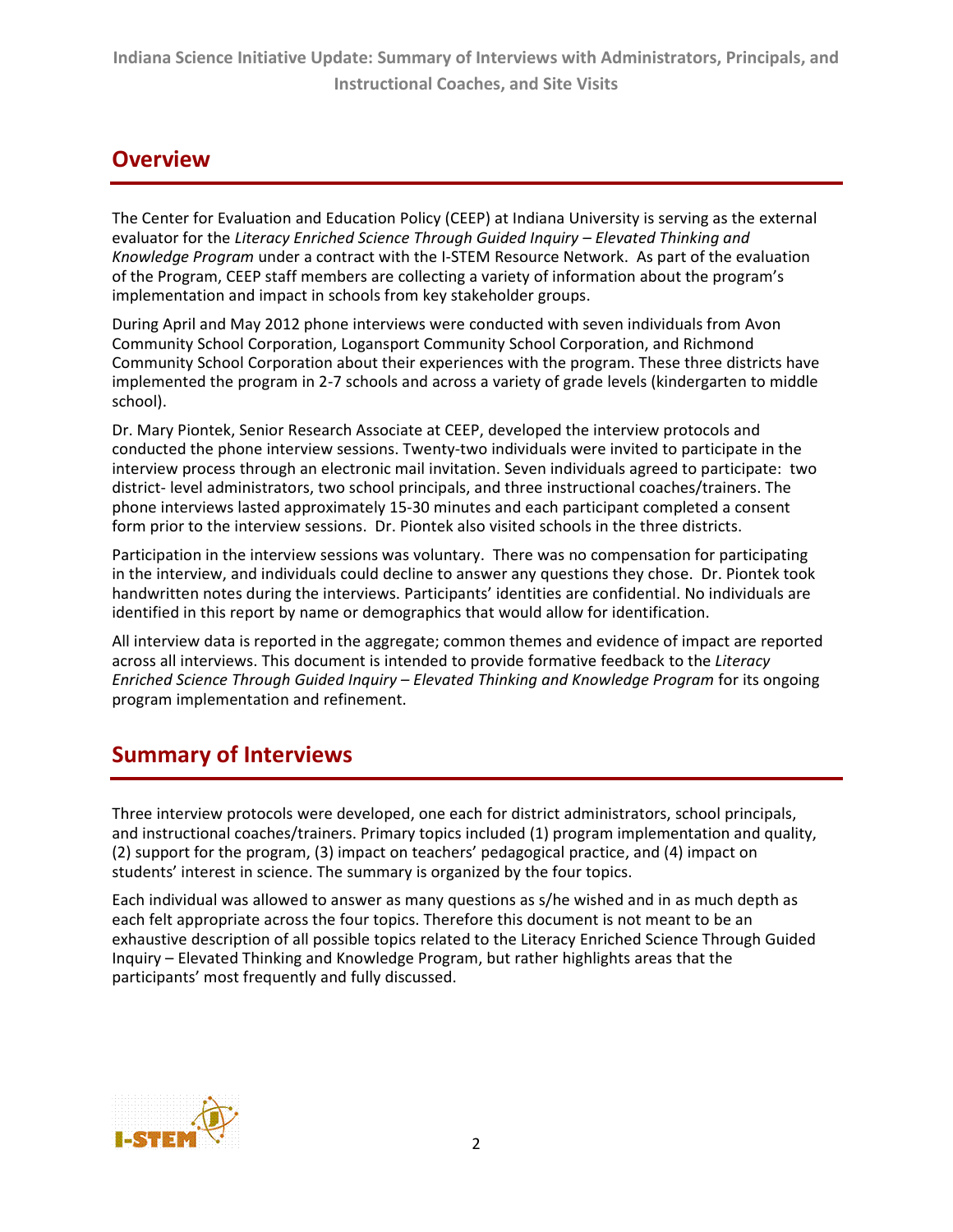**Indiana Science Initiative Update: Summary of Interviews, Visits, and Surveys with Administrators, Principals, Instructional Coaches, and Teachers**

### **PERCEPTION OF PROGRAM IMPLEMENTATION/QUALITY**

Interview participants, including district-level administrators, school principals, and instructional coaches/trainers were very complimentary of the program and its staff members. The *Literacy Enriched Science Through Guided Inquiry – Elevated Thinking and Knowledge Program* was described by the interview participants as a structured, research-based science program that fills a gap in districts' science curricula, especially at the lower-elementary grades. The use of multiple kits reflecting a variety of content and process areas was widely praised. Administrators, principals, and coaches/trainers all perceive the program as being aligned with Indiana's Academic Standards for Science and fitting seamlessly into other science initiatives in the state and districts, including grants provided by the Indiana Department of Education to build capacity for science education.

The staff members of the *Literacy Enriched Science Through Guided Inquiry – Elevated Thinking and Knowledge Program* are viewed as extremely professional, dedicated, and responsive. Those schools that were part of the pilot-phase of the program specifically mentioned the interest of program staff in ongoing, constructive criticism of the design and implementation of the science kits. While not always logistically feasible, program staff members have also been flexible to changing the order in which the kits arrive for a given school or district so that the topics more closely match with thematic instruction.

The opportunity for coaches/trainers and teachers to be trained in the science kits they will be using with their own students was mentioned as a key element of the professional development provided by the program. Ongoing professional development throughout the school year and smoothly running logistics for the delivery and refurbishing of the self-contained science kits were also mentioned as strengths of the program. While some interview participants noted that the quality of presenters at the professional development workshops has varied during the first few years of implementation, program staff members have been very responsive in evaluating the quality of the workshops and ameliorating any issues.

Administrators and principals suggested additional opportunities for them to be trained in how to observe and evaluate the science lessons being implemented in their schools. Principals will be responsible for implementing new teacher evaluation systems and having a deeper understanding of the pedagogy and expectations for student learning in the *Literacy Enriched Science Through Guided Inquiry – Elevated Thinking and Knowledge Program* is important.

Another key element of the program's curricula is the integration of literacy and communication skills into the science investigations. The use of notebooks for students to record, evaluate, and communicate their observations and experiments was praised by all interview participants. Coaches/trainers suggested adding additional sessions at the program's professional development workshops for teachers to further practice how to use the notebooks with their students, how to integrate the literacy techniques used in the notebooks with other literacy instruction, and how to assess the quality of the students' work.

Interview participants also suggested that the program create, in partnership with districts, lists of books and other instructional resources that complement the science kits that teachers could use to enhance their students science learning before, during, and after the kits. Although some of the science kits include basic assessments for measuring student learning, some participants suggested that additional assessments for each kit/topical area would enhance the overall quality of the kits and encourage teachers by allowing them to better understand what and how their students are learning.

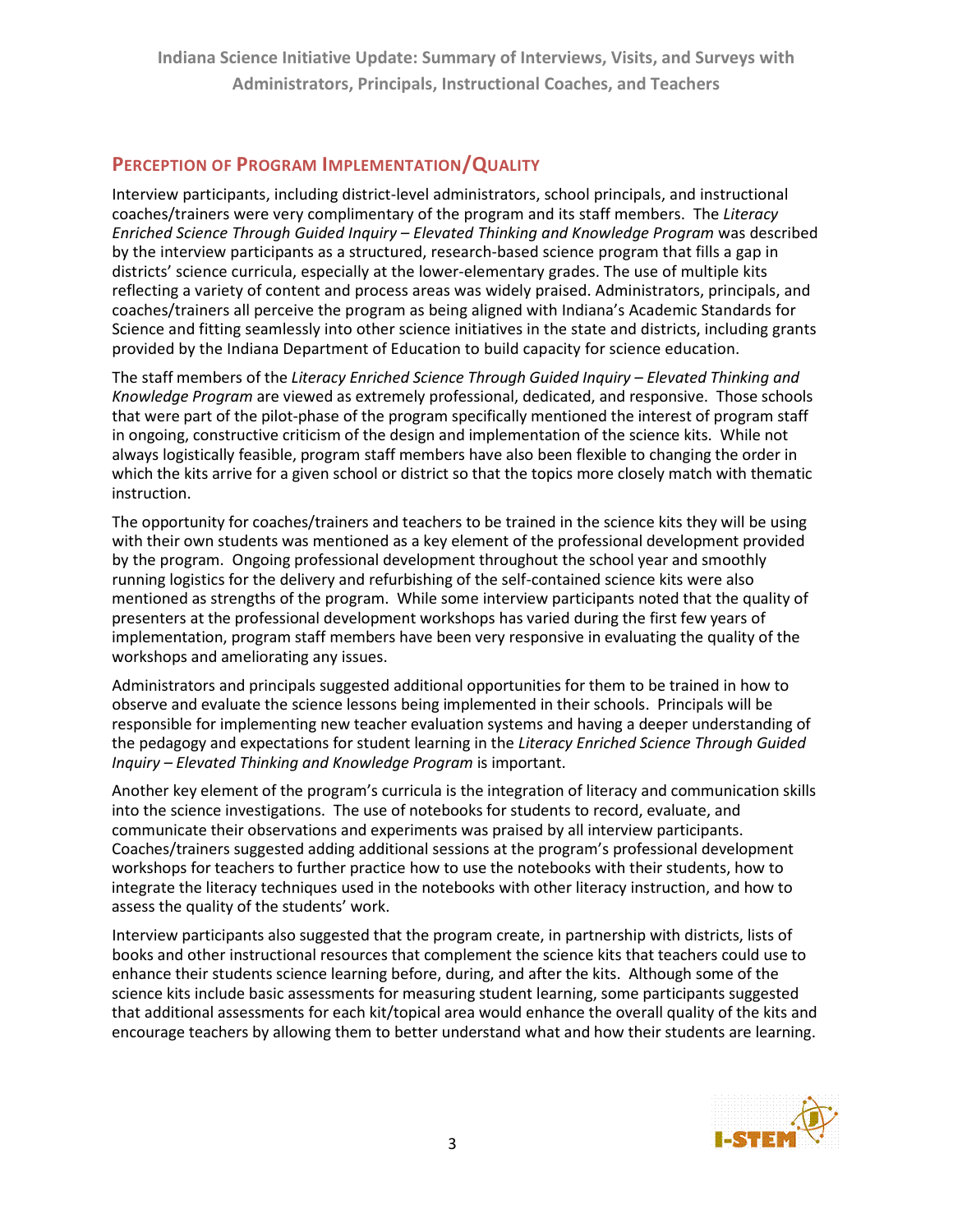**Indiana Science Initiative Update: Summary of Interviews, Visits, and Surveys with Administrators, Principals, Instructional Coaches, and Teachers**

### **SUPPORT FOR AND INTEREST IN THE PROGRAM**

Support for and interest in the *Literacy Enriched Science Through Guided Inquiry – Elevated Thinking and Knowledge Program* has been strong in the three districts. Administrators noted that districtlevel curriculum committees were very complimentary of the program's design and were impressed with the implementation in their districts to date. Principals have observed students excitement about engaging in science and teachers increased interest in using inquiry-based instruction. Support for the increased emphasis on science instruction was voiced by the district-level administrators and school principals who all felt that participating in the *Literacy Enriched Science Through Guided Inquiry – Elevated Thinking and Knowledge Program* was a significant opportunity for their teaching staffs and students.

The program's use of kits across topical areas and grade levels enables teachers within and across grade levels to meet to co-plan the use of the science kits, share instructional techniques, and debrief about their experiences with their students. Although some coaches/trainers noted that teacher who are less experienced with teaching science have been concerned about using the curricula/kits, the high quality professional development and ongoing support provided by the coaches/trainers and program staff have been very helpful in easing teachers' anxieties.

As more schools within districts, and grade levels within schools, adopt the *Literacy Enriched Science Through Guided Inquiry – Elevated Thinking and Knowledge Program* principals and coaches/trainers could encounter more resistance to the program as larger numbers of teacher unfamiliar with science content and instructional techniques are involved; therefore, principals and coaches/trainers noted that the ongoing professional development provided by the program and support of peers in the schools/districts will continue to be important as implementation expands.

The interview participants did not note any major barriers to implementation, but as with any new curricula finding strategies for teachers to integrate the science instruction with literacy and mathematics instruction was important. The three districts were able to access additional resources and grants from the Indiana Department of Education to enhance the implementation of the program and further build capacity and sustainability of science education.

### **IMPACT ON TEACHERS' PEDAGOGICAL PRACTICE**

The *Literacy Enriched Science Through Guided Inquiry – Elevated Thinking and Knowledge Program* was described as enhancing teachers' pedagogical practice. The strong curricular design and professional development program allows teachers to practice hands-on with the science kits, model the use of the notebooks and reflection techniques, review and adapt teacher manuals, and gain a deeper understanding of the program's alignment to academic standards and critical thinking processes.

As noted earlier, although some teachers, especially at the early elementary level, are unfamiliar with science content and instructional techniques, the design of the science kits does not depend upon an exhaustive understanding of the topics being investigated, but rather encourages inquiry-based learning through students' hands-on experimentation and observation. Students discuss and record hypothesis, observations, analysis, reflection, and conclusions about the phenomenon being investigated, allowing teachers to integrate written and verbal communication pedagogy into the science lessons. Coaches/trainers noted that they have been able to concentrate on working with teachers on guided inquiry instructional techniques and science investigation processes that promote

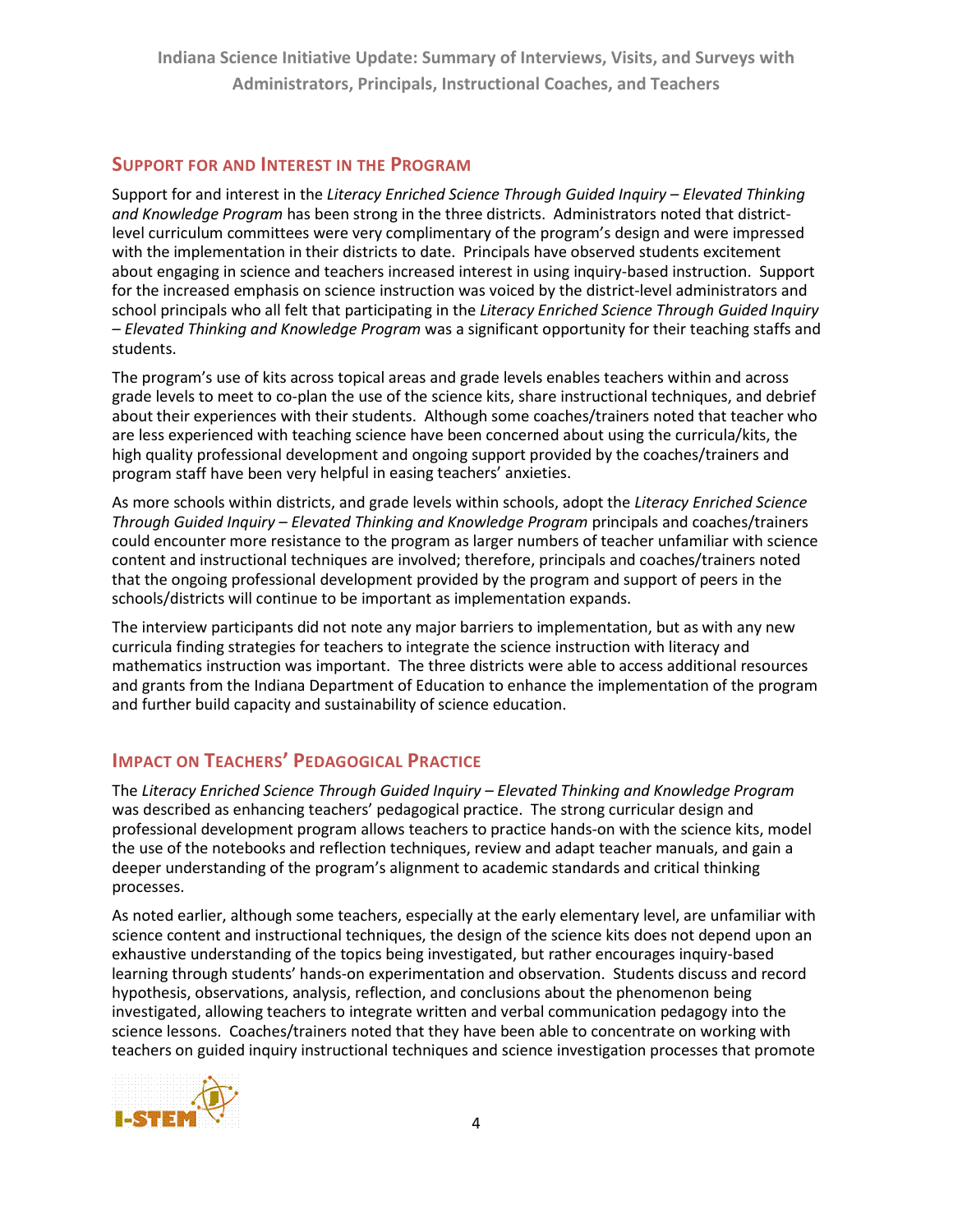students' critical thinking, rather than on rote learning of basic science concepts. Principals noted that they focus on further encouraging teachers to use pedagogy that supports critical thinking and  $21^{st}$ century learning skills, while tracking (where possible) evidence in state and district assessments of student achievement in literacy, mathematics, and science.

Interview participants noted that a few schools have partnered with local science centers and community resources to create field trips and extended learning opportunities based on the topics covered in the science kits, and individual teachers and librarians are creating mini-science collections to complement the science kits. Teachers across grade levels have expressed to principals and coaches/trainers students enthusiasm for the science kits and interest in exploring future science topics. As teachers have experienced students' positive engagement with science, coaches/trainers noted teachers' increased comfort level with the instructional techniques and increased sharing among peers about their instructional strategies.

### **IMPACT ON STUDENTS' INTEREST IN SCIENCE**

Students' high level of enthusiasm and interest in the science kits was mentioned by every interview participant. The phrase "the kids are having fun while learning" was used frequently. Students are working in groups and engaging in discussions about science, as early as kindergarten. The topics of the kits appear to have broad appeal for the students, across grade levels, and the opportunity to engage in hands-on experimentation creates excitement and enthusiasm for learning.

Parents have mentioned to principals their children's enthusiasm for the experiments, and some students have continued to collect data and investigate scientific phenomenon at home, that they later share with their teachers and peers in school. Students have asked for additional reading materials about science and about upcoming topics so that they can conduct pre-research on their own through internet and library resources.

The use of the notebooks has encouraged verbal and written communication in all grade levels. One interview participant noted that recent *Acuity* scores in mathematics and language arts were strong at his/her school in areas that are explicitly integrated into program's curricula. Another interview participant mentioned that in reviewing students' responses to the spring 2012 *I-STEP* writing prompts teachers in his/her school observed a difference in the quantity and quality of writing, especially related to explanation and analysis.

# **Summary of Site Visits**

In November 2012, Dr. Mary Piontek of the Center for Evaluation and Education Policy (CEEP) at Indiana University visited several elementary schools as part of the evaluation data collection for the Indiana Science Initiative's *Literacy Enriched Science Through Guided Inquiry – Elevated Thinking and Knowledge Program*. Dr. Piontek and other CEEP staff members of the evaluation team support the work of Brandon Sorge, Director of Operations, I-STEM Resource Center; and Jennifer Hicks, I-STEM K-12 Science Program Manager. The following are summary comments from these visits. It is not meant to capture all of the conversations and learnings from the visits, but rather is to provide collegial feedback to inform the implementation of the *Literacy Enriched Science Through Guided Inquiry – Elevated Thinking and Knowledge Program*.

**Avon Community Schools** Dr. Piontek met with White Oak Elementary Principal, Annette Patchett

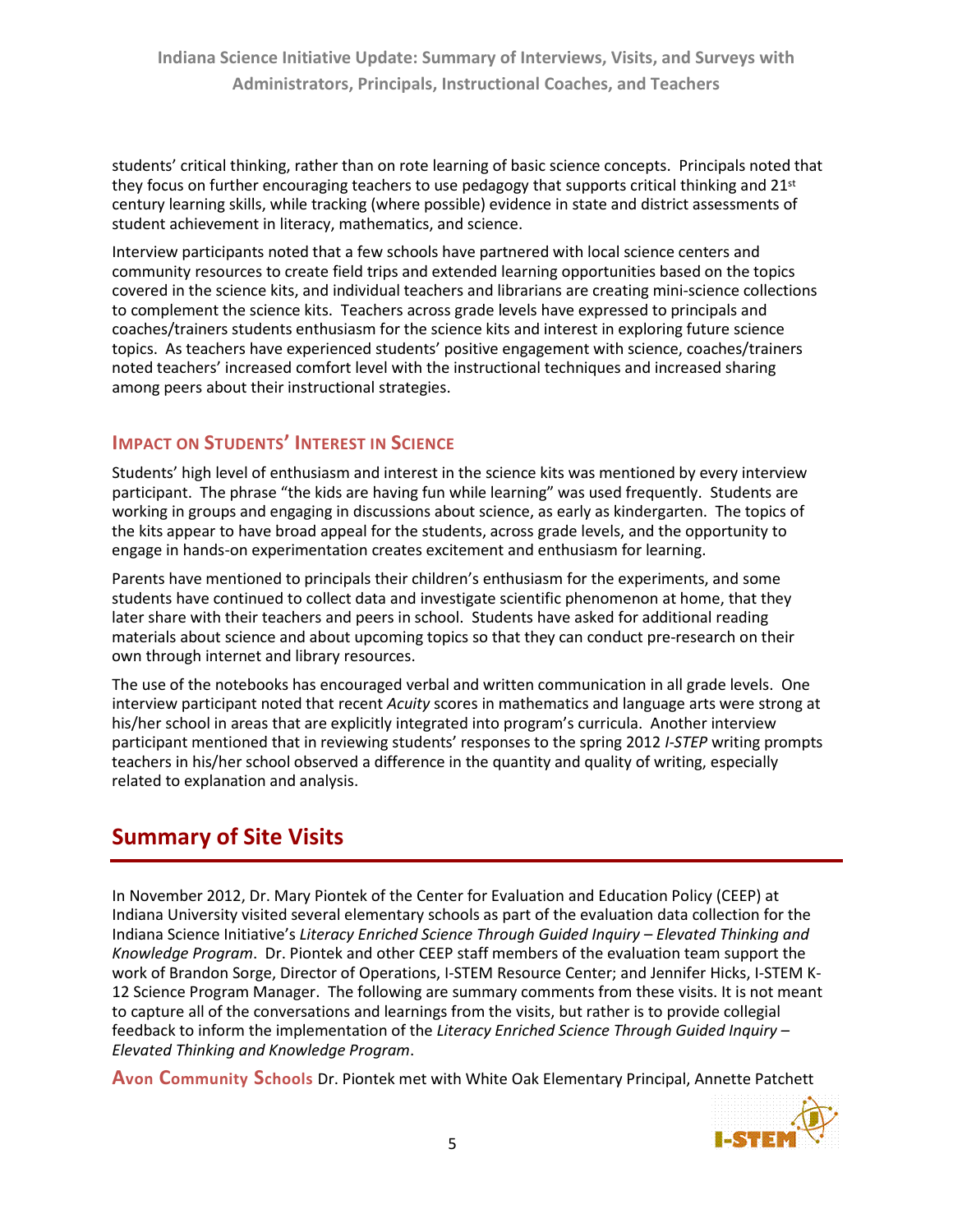and Elementary Science Coach for Avon Community School Corporation, Jennifer Kruse. Dr. Piontek also met with teachers in Kindergarten through 4th grade to discuss their experiences with the science kits. On November 30, 2012 Dr. Piontek met with River Birch Elementary Principal, Kris Kingery and Assistant Principal, Heather Gorgas. She also met with teachers in Kindergarten through 4th grade. At both schools Dr. Piontek observed science lessons across a variety of grade levels.

Schools' Cultures The school administrators at both schools were very enthusiastic about piloting and adopting the science kits, and noted that Jennifer Kruse is instrumental in coordinating the logistics of the distribution and implementation of the science kits.

Most teachers described being comfortable with implementing the science kits; although some teachers had not participated in the summer workshops provided by the I-STEM program. Jennifer Kruse has strategically identified teachers who have not yet been trained in the science kits at all grade levels and is providing small group training on each kit with teachers in the respective grade levels throughout 2012-2013.

Within Avon Community School Corporation, there is a partnership with Eli Lilly and Company that provides visits by scientists from Lilly to select classrooms to teach science content and lessons. This science instruction is not a part of the Literacy Enriched Science Through Guided Inquiry – Elevated Thinking and Knowledge Program.

Across elementary schools in the district, most science teaching takes place during the last 90 minutes of the school day; thereby limiting the number of classrooms that Ms. Kruse can observe and support on a given day.

Not surprisingly, science is seen as having a higher priority by teachers in the grade levels where science (student achievement) is measured as part of the district/state assessment system, beginning at Grade 4. Teachers at the 4th grade level noted that the four kits vary greatly in their reading level and expectation of prior knowledge.

Use of Science Kits in Classrooms High quality and thoughtful support for teachers is being provided by Jennifer Kruse, Elementary Science Coach. She has created curricular materials to guide each lesson in each science kit (in PowerPoint format) for teachers to use in their instruction. She has also been responsible for the ongoing communication with I-STEM staff and vendors to ensure efficient delivery of the kits and that each kit has the correct type and number of materials to implement each lesson.

Teachers at both schools noted that within each grade level the science kits cover a limited scope/scale of STEM standards. Some teachers have created additional student activities to cover scientific content and inquiry processes in state/national standards.

Teachers also noted that the order of the kits works better at some grade levels than others (i.e., kits that require outdoor activities arriving in February is not ideal), and are curious as to how and who made the decision for the "order" at the district-level and at I-STEM.

Teachers praise the support of Ms. Kruse in volunteering to model and co-teach any lessons in any kit with them. Some teachers described needing to "try out, through trial and error" each kit once before fully understanding the potential of each lesson. Teachers in both schools also noted their teaching peers are collegial and share "tips and techniques" for implementing the science kits effectively and efficiently.

The notebooking process of science curriculum is implemented in a variety of ways and with varied

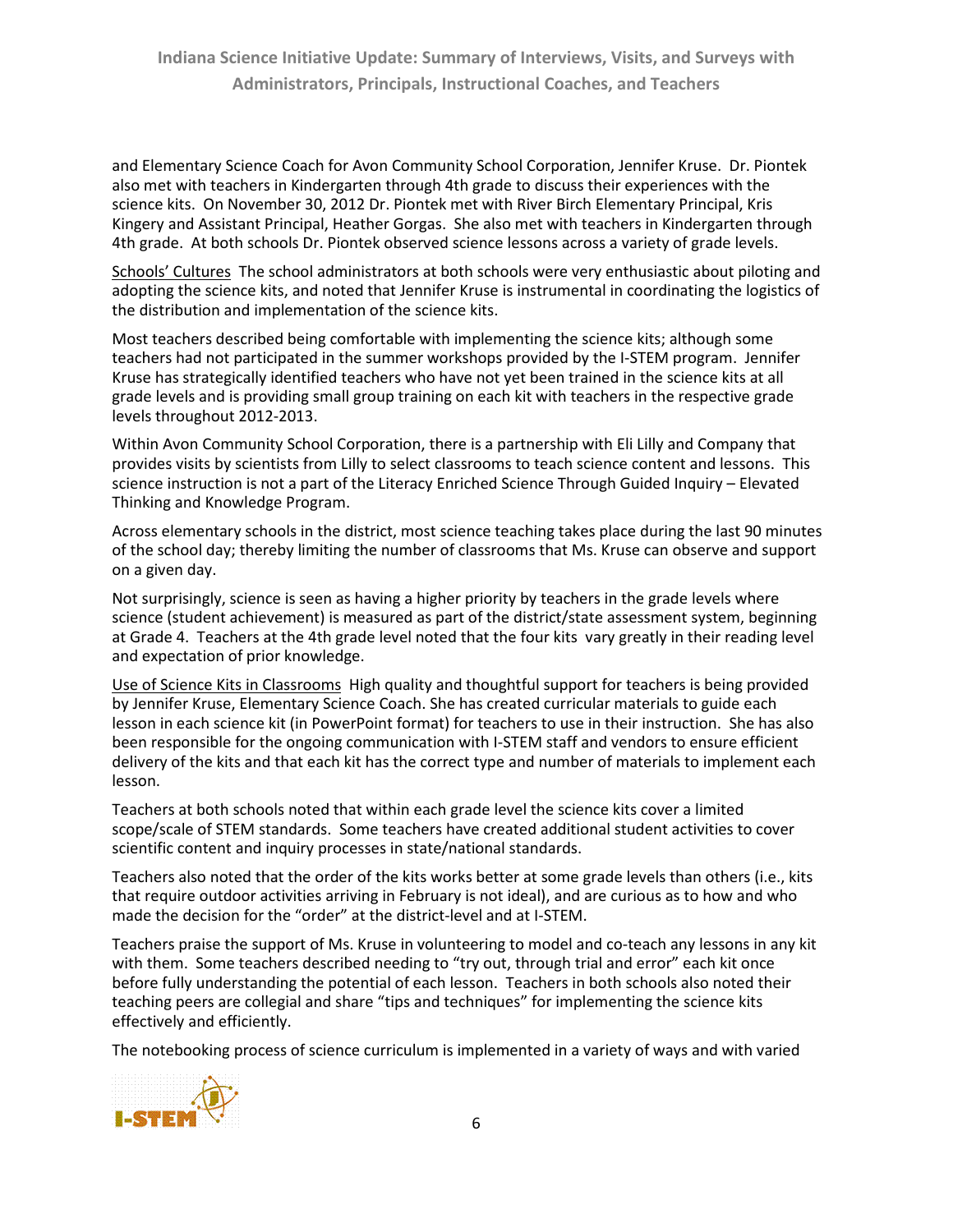success; most teachers are flexible in using the notebooking with their students to encourage engagement in writing/recording.

Student Engagement and Learning During the observations of science lessons, majority of students were engaged and enthusiastic about the lesson and the scientific inquiry. Teacher at both schools describe the high interest and energy of students during the hands-on inquiry lessons (at all grade levels) and this was evident in each of the classrooms observed at White Oak and River Birch Elementary Schools.

Students had the opportunity to work in teams/pairs with peers and learn social/teamwork skills. Children at all grade levels quickly learned and applied science vocabulary, and demonstrated their learnings during the notebooking activities.

**Logansport Community School Corporation** Dr. Piontek met individually with Fairview Elementary Principal, Christine Hess and Elementary Science Coach for Logansport Community School Corporation, Michael Miller. Dr. Piontek also met with teams of teachers in Kindergarten and 1st, 2nd, and 3rdgrades; and individually with the Cross Categorical teacher and the 5th grade teacher who provides science instruction for grades 4th and 5th at Fairview Elementary. During the site visit, she also observed two science lessons (Kindergarten and 5th grade classroom).

School Culture The school administration was very enthusiastic about piloting and adopting the science kits. Principal is savvy at leveraging community resources to expand/enhance students' quality of life and education, e.g., science education experiences for students (Ivy Tech).

Most teachers described being comfortable with implementing the science kits, although some teachers felt their training/exposure to the kits was not of the highest quality (note: I-STEM staff are aware of the training deficiencies that occurred in past summer institutes).

Not surprisingly, science is seen as having a higher priority by teachers in the grade levels where science (student achievement) is measured as part of the district/state assessment system.

Use of Science Kits in Classrooms High quality and thoughtful support for teachers is being provided by Michael Miller, Elementary Science Coach. He is strategically creating resources linked to educational standards (e.g., Indiana, Common Core) and assessments (e.g., Acuity) for expanded science curricula that teachers can easily access. These additional resources are vital; the science kits cover a limited scope/scale of STEM standards.

The school utilized creative pairing/teaming of teachers during pilot-phase (to observe other teachers who had received training) and to ensure that all students in a grade-level received science instruction. The school uses specialized scheduling to deliver 4th and 5th grade science instruction.

Some teachers described needing to "try out, through trial and error" each kit once before fully understanding the potential of each lesson. Teachers noted their teaching peers are collegial and share "tips and techniques" for implementing the science kits effectively and efficiently.

The notebooking process of science curriculum is implemented in a variety of ways and with varied success; most teachers are flexible in using the notebooking with their students to encourage engagement in writing/recording.

Student Engagement and Learning During the observations of science lessons, majority of students were engaged and enthusiastic about the lesson and the scientific inquiry. Students had the opportunity to work in teams/pairs with peers (observed in 5th grade lesson) and learn

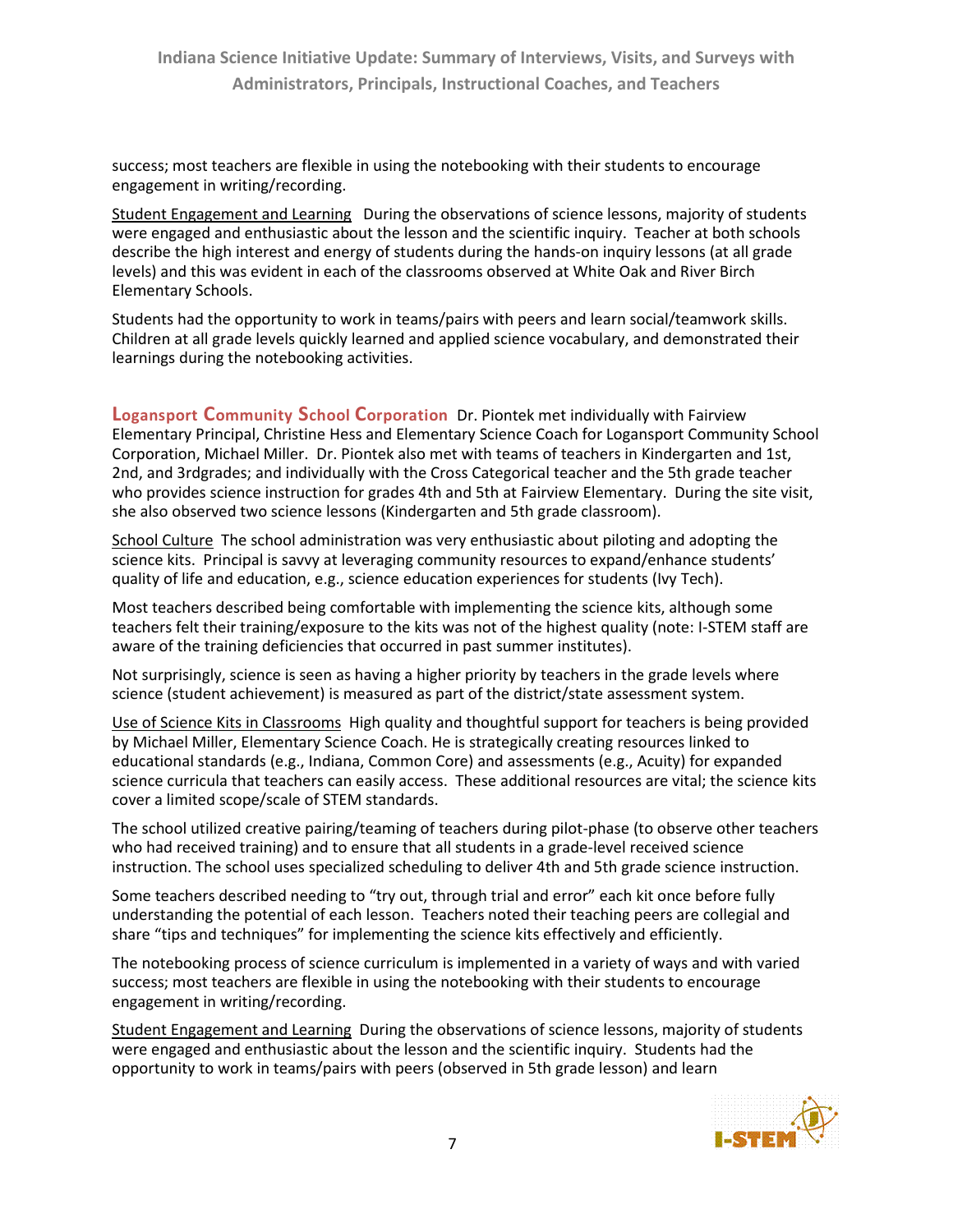social/teamwork skills. Kindergarten students quickly learned and applied science vocabulary, and demonstrated their learnings during the notebooking activities.

Students with a variety of special needs seem to respond well to inquiry based learning and have expressed an interest in science; working with their general education peers provides both social and academic enrichment.

**Richmond Community School Corporation** Dr. Piontek met with Crestdale Elementary Principal, Sheila Hobbs and Elementary Science Coach for Richmond Community School Corporation, Lori Fields. Dr. Piontek also met with teachers in grades 1-4 to discuss their experiences with the science kits. Because no science kits were currently at the school, science lessons were not observed during the site visit.

School Culture The school administration was very enthusiastic about piloting and adopting the science kits, and supportive of teachers' interest in expanding science curriculum resources.

Most teachers described themselves as being comfortable with implementing the science kits. Through the recommendation of two teachers at Crestdale who attended the 2012 National Science Teachers Association (NSTA) conference, additional science curriculum resources are being purchased (Picture-Perfect Science from NSTA Press).

The district implemented new mathematics and literacy/language arts curricula in 2011-2012, and expanded the science kits to additional schools/grade levels in 2012-2013. Administrators and teachers are adjusting to these multiple changes over time.

Use of Science Kits in Classrooms High quality and thoughtful support for teachers is being provided by Lori Fields, Elementary Science Coach. She is identifying additional resources for expanded science curricula that teachers can easily access, and working with I-STEM staff members to coordinate additional trainings in 2013 on instruction and curriculum planning.

Teachers noted their teaching peers are collegial and share "tips and techniques" for implementing the science kits effectively and efficiently.

The notebooking process of science curriculum is implemented in a variety of ways and with varied success; most teachers are flexible in using the notebooking with their students to encourage engagement in writing/recording.

# **Summary of Survey Data**

During October and November 2012 an online survey was distributed to 306 teachers in Indiana from Avon Community School Corporation (117 teachers), Logansport Community School Corporation (88), and Richmond Community School Corporation (101) about their experiences with the program and how the curriculum kits were being implemented classrooms and schools. These three districts have implemented the program in multiple schools and across a variety of grade levels (kindergarten to middle school).

Dr. Mary Piontek, Senior Research Associate at CEEP, developed the survey instrument with feedback

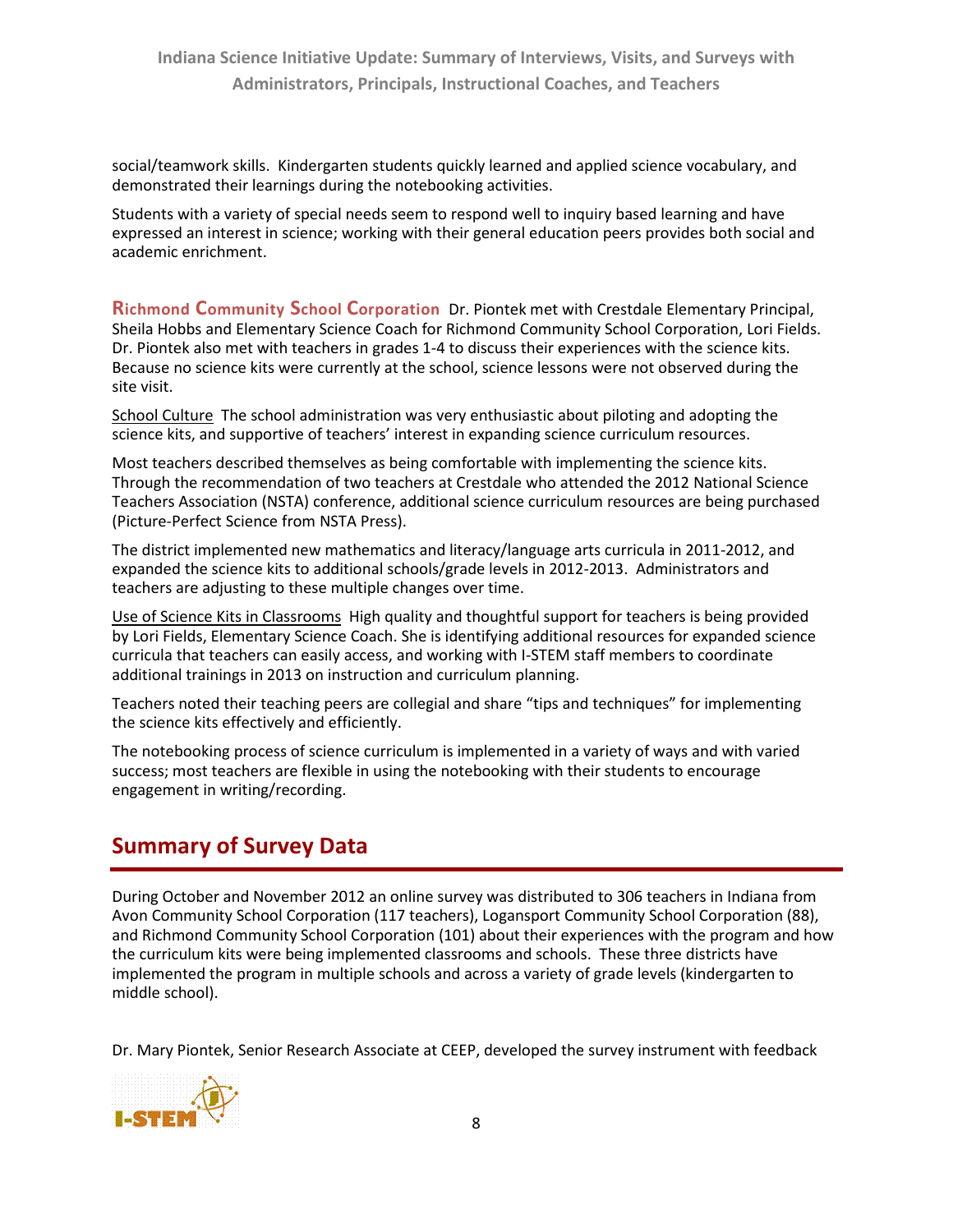from the staff members of I-STEM, distributed and managed the survey, and conducted the data analyses. The survey consists of forced choice, rating scale and open-response items, and was created using Qualtrics survey software. The three-hundred-and-six individuals were invited to participate in the interview process through a personalized electronic mail invitation. Participation in the survey process was voluntary. There was no compensation for participating, and individuals could decline to answer any questions on the survey instrument they chose. All survey data is reported in the aggregate.

The survey instrument was developed to capture teachers' perspectives and feedback on their experiences with the *Literacy Enriched Science Through Guided Inquiry – Elevated Thinking and Knowledge Program*, especially how the curriculum kits were being implemented in their classrooms and impact on student learning. A follow-up survey will be distributed in spring 2013 to further capture teachers' experiences and feedback.

#### **Respondent Demographics**

A total of 102 teachers responded to the survey: 55 from Avon Community School Corporation (55/102 total respondents= 54%); 19 from Logansport Community School Corporation (19/102=19%); and 28 from Richmond Community School Corporation (28/102 = 27%). For Avon Community School Corporation, the fifty-five respondents represent 47% of the 117 teachers who received an email invitation to participate in the survey process. For Logansport Community School Corporation, the nineteen respondents represent 22% of the 88 teachers; and for Richmond Community School Corporation, the twenty-eight respondents represent 28% of the 101 teachers who received an invitation to participate in the survey process.

#### **Perception of Program Quality and Impact**

Respondents were asked to rate their level of agreement with statements about the general impact of the *Literacy Enriched Science Through Guided Inquiry* Program (see Table 1). On a scale of 1-4 with 1=Strongly Disagree and 4=Strongly Agree, the statement with highest mean (i.e., level of agreement) was: *Students in my classroom have developed deeper interest in science because of the curriculum kits* with a mean of 3.38. The statement with the lowest mean (i.e., level of disagreement) was: *Parents/guardians of my students are more interested in "writing across the curriculum" literacy activities because of the Literacy Enriched Science Through Guided Inquiry – Elevated Thinking and Knowledge Program* with a mean of 2.22. The statements about parent/guardian interest had the lowest means, but it should also be noted that 23-27% of respondents rated the statements as "Do Not Know."

#### **Perception of Student Learning Through the Use of the Science Curriculum Kits**

Respondents were asked to rate their level of agreement with statements about student learning through the use of the science curriculum kits (see Table 2). On a scale of 1-4 with 1=Strongly Disagree and 4=Strongly Agree, the statement with highest mean (i.e., level of agreement) was: *The curriculum kits improve students' abilities to collect information/data* with a mean of 3.32. The statement with the lowest mean was: *The curriculum kits improve students' abilities to assess the quality of their own work* with a mean of 2.90. Overall respondents agreed to the statements about positive impact on student learning (mean range of 2.90 to 3.32).

The data suggests that there has not been a lot of impact on parents and their perceptions through the implementation by these schools of this program. However, teachers do feel that the program has had a positive impact on school focus on science, teacher confidence in teaching science, and student learning and abilities related to science content, science processes, problem solving, data organization and manipulation, and communication skills.

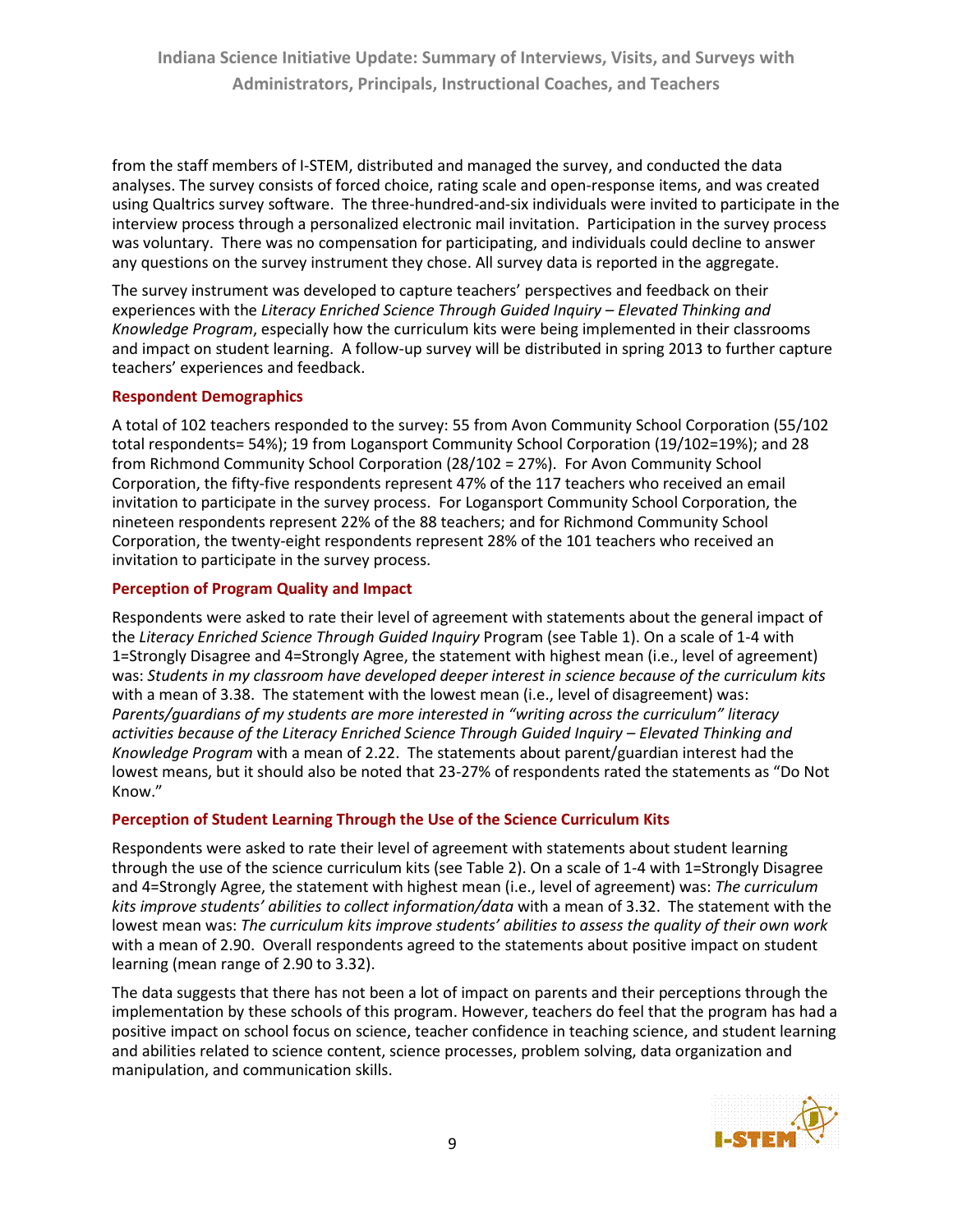|                                                                                                               | <b>Strongly</b>                 | <b>Disagree</b> | <b>Agree</b> | <b>Strongly</b>   | <b>Do Not</b> |             |
|---------------------------------------------------------------------------------------------------------------|---------------------------------|-----------------|--------------|-------------------|---------------|-------------|
| <b>Statement</b>                                                                                              | <b>Disagree</b><br>$\mathbf{1}$ | $\overline{2}$  | 3            | <b>Agree</b><br>4 | <b>Know</b>   | <b>Mean</b> |
| Students in my classroom have developed deeper interest                                                       | 0%                              | 6%              | 48%          | 44%               | 1%            | 3.38        |
| in science because of the curriculum kits.                                                                    |                                 |                 |              |                   |               |             |
| Students in my classroom have developed deeper                                                                | 0%                              | 6%              | 61%          | 30%               | 2%            | 3.24        |
| understanding of science because of curriculum kits.                                                          |                                 |                 |              |                   |               |             |
|                                                                                                               |                                 |                 |              |                   |               |             |
| I feel more confident in my knowledge of science content                                                      | 0%                              | 14%             | 62%          | 21%               | 3%            | 3.07        |
| because of the Literacy Enriched Science Through Guided<br>Inguiry – Elevated Thinking and Knowledge Program. |                                 |                 |              |                   |               |             |
| I feel more confident in teaching science content because                                                     |                                 |                 |              |                   |               |             |
| of the Literacy Enriched Science Through Guided Inquiry -                                                     | 0%                              | 13%             | 67%          | 18%               | 2%            | 3.05        |
| Elevated Thinking and Knowledge Program.                                                                      |                                 |                 |              |                   |               |             |
| My school now places more emphasis on science                                                                 |                                 |                 |              |                   |               |             |
| instruction in the school overall because of its                                                              |                                 |                 |              |                   |               |             |
| involvement in the Literacy Enriched Science Through                                                          | 0%                              | 10%             | 56%          | 32%               | 2%            | 3.23        |
| Guided Inquiry - Elevated Thinking and Knowledge                                                              |                                 |                 |              |                   |               |             |
| Program.                                                                                                      |                                 |                 |              |                   |               |             |
| In my classroom, I place more emphasis on integrating                                                         |                                 |                 |              |                   |               |             |
| literacy into science instruction because of my                                                               |                                 |                 |              |                   |               |             |
| involvement in the Literacy Enriched Science Through                                                          | 1%                              | 17%             | 61%          | 17%               | 3%            | 2.96        |
| Guided Inquiry - Elevated Thinking and Knowledge                                                              |                                 |                 |              |                   |               |             |
| Program.                                                                                                      |                                 |                 |              |                   |               |             |
| My school now places more emphasis on integrating                                                             |                                 |                 |              |                   |               |             |
| literacy into science instruction in the school overall                                                       |                                 |                 |              |                   |               |             |
| because of its involvement in the Literacy Enriched Science                                                   | 1%                              | 14%             | 63%          | 15%               | 7%            | 2.99        |
| Through Guided Inguiry - Elevated Thinking and                                                                |                                 |                 |              |                   |               |             |
| Knowledge Program.                                                                                            |                                 |                 |              |                   |               |             |
| Parents/guardians of my students are more interested in                                                       |                                 |                 |              |                   |               |             |
| their children's achievement in science because of the                                                        | 5%                              | 38%             | 29%          | 5%                | 23%           | 2.44        |
| Literacy Enriched Science Through Guided Inquiry -                                                            |                                 |                 |              |                   |               |             |
| Elevated Thinking and Knowledge Program.                                                                      |                                 |                 |              |                   |               |             |
| Parents/guardians of my students are more interested in                                                       |                                 |                 |              |                   |               |             |
| their children's achievement in language arts because of                                                      | 5%                              | 44%             | 22%          | 5%                | 24%           | 2.35        |
| the Literacy Enriched Science Through Guided Inquiry -                                                        |                                 |                 |              |                   |               |             |
| Elevated Thinking and Knowledge Program.                                                                      |                                 |                 |              |                   |               |             |
| Parents/ guardians of my students are more interested in                                                      |                                 |                 |              |                   |               |             |
| their children's achievement in literacy as it relates to                                                     | 6%                              | 42%             | 24%          | 2%                | 26%           | 2.29        |
| science because of the Literacy Enriched Science Through                                                      |                                 |                 |              |                   |               |             |
| Guided Inquiry - Elevated Thinking and Knowledge                                                              |                                 |                 |              |                   |               |             |
| Program.                                                                                                      |                                 |                 |              |                   |               |             |
| Parents/guardians of my students are more interested in                                                       |                                 |                 |              |                   |               |             |
| "writing across the curriculum" literacy activities because                                                   | 6%                              | 45%             | 18%          | 3%                | 27%           | 2.22        |
| of the Literacy Enriched Science Through Guided Inquiry -                                                     |                                 |                 |              |                   |               |             |
| Elevated Thinking and Knowledge Program.                                                                      |                                 |                 |              |                   |               |             |

#### **Table 1: Respondents' Level of Agreement with Statements about the Program**

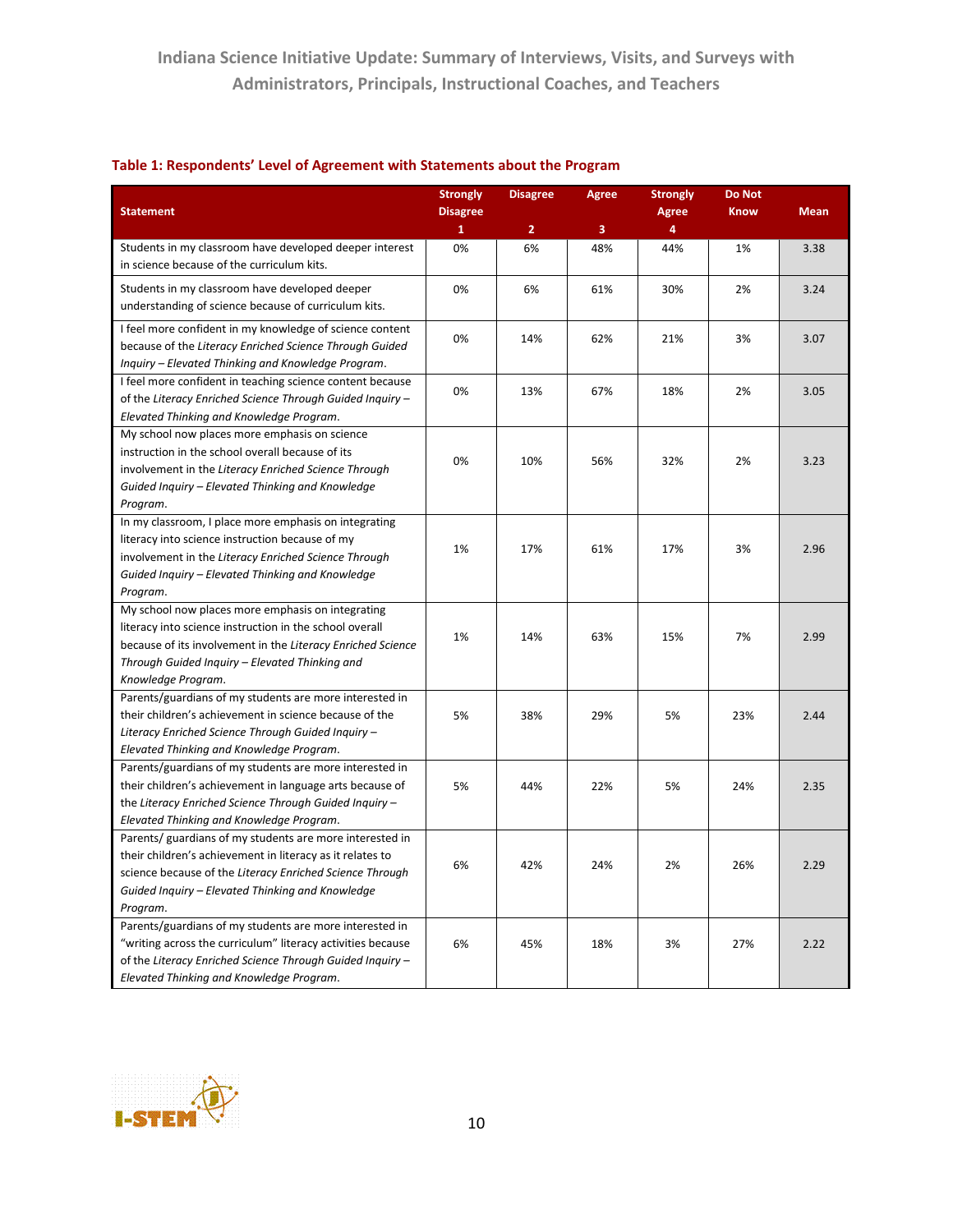|                        | Table 2: Respondents' Level of Agreement with Statements about Student Learning Through the Use of the |
|------------------------|--------------------------------------------------------------------------------------------------------|
| <b>Curriculum Kits</b> |                                                                                                        |

|                                                                                                 | <b>Strongly</b> | <b>Disagree</b> | <b>Agree</b> | <b>Strongly</b>   | <b>Do Not</b> |             |
|-------------------------------------------------------------------------------------------------|-----------------|-----------------|--------------|-------------------|---------------|-------------|
| <b>Statement</b>                                                                                | <b>Disagree</b> |                 |              | <b>Agree</b><br>4 | <b>Know</b>   | <b>Mean</b> |
|                                                                                                 | $\overline{1}$  | $\overline{2}$  | 3            |                   |               |             |
| The curriculum kits improve students' abilities to<br>identify problems/questions to be solved. | 0%              | 7%              | 79%          | 14%               | 0%            | 3.08        |
| The curriculum kits improve students' abilities to                                              |                 |                 |              |                   |               |             |
| observe phenomenon.                                                                             | 0%              | 7%              | 64%          | 29%               | 0%            | 3.22        |
| The curriculum kits improve students' abilities to                                              |                 |                 |              |                   |               |             |
| collect information/data.                                                                       | 0%              | 1%              | 66%          | 33%               | 0%            | 3.32        |
| The curriculum kits improve students' abilities to                                              |                 |                 |              |                   |               |             |
| organize information/data.                                                                      | 0%              | 6%              | 67%          | 27%               | 0%            | 3.21        |
| The curriculum kits improve students' abilities to                                              |                 |                 |              |                   |               |             |
| analyze information/data.                                                                       | 0%              | 2%              | 74%          | 23%               | 1%            | 3.21        |
| The curriculum kits improve students' abilities to                                              |                 |                 |              |                   |               |             |
| formulate solutions to problems.                                                                | 0%              | 5%              | 78%          | 16%               | 1%            | 3.12        |
| The curriculum kits improve students' abilities to                                              |                 |                 |              |                   |               |             |
| support claims with evidence.                                                                   | 0%              | 3%              | 69%          | 27%               | 1%            | 3.24        |
| The curriculum kits improve students' abilities to                                              |                 |                 |              |                   |               |             |
| defend an argument.                                                                             | 0%              | 11%             | 72%          | 14%               | 2%            | 3.02        |
| The curriculum kits improve students' abilities to                                              |                 |                 |              |                   |               |             |
| retain an understanding of vocabulary.                                                          | 0%              | 3%              | 72%          | 25%               | 0%            | 3.22        |
| The curriculum kits improve students' abilities to                                              | 0%              | 6%              |              | 27%               | 0%            | 3.22        |
| correctly use vocabulary.                                                                       |                 |                 | 67%          |                   |               |             |
| The curriculum kits improve students' abilities to                                              | 0%              | 6%              | 65%          | 25%               | 4%            | 3.20        |
| communicate orally.                                                                             |                 |                 |              |                   |               |             |
| The curriculum kits improve students' abilities to                                              | 0%              | 15%             | 68%          | 15%               | 2%            | 3.00        |
| communicate in written form.                                                                    |                 |                 |              |                   |               |             |
| The curriculum kits improve students' abilities to                                              | 0%              | 7%              | 64%          | 29%               | 0%            | 3.22        |
| work productively in groups.                                                                    |                 |                 |              |                   |               |             |
| The curriculum kits improve students' abilities to                                              | 0%              | 6%              | 70%          | 23%               | 1%            | 3.17        |
| work with their peers to achieve common goals.                                                  |                 |                 |              |                   |               |             |
| The curriculum kits improve students' abilities to                                              | 0%              | 15%             | 67%          | 17%               | 1%            | 3.02        |
| integrate mathematics and science content.                                                      |                 |                 |              |                   |               |             |
| The curriculum kits improve students' abilities to                                              | 0%              | 18%             | 64%          | 11%               | 7%            | 2.93        |
| apply existing mathematics knowledge/skills.                                                    |                 |                 |              |                   |               |             |
| The curriculum kits improve students' abilities to                                              | 0%              | 4%              | 67%          | 28%               | 0%            | 3.24        |
| connect new information with prior knowledge.                                                   |                 |                 |              |                   |               |             |
| The curriculum kits improve students' abilities to                                              | 1%              | 13%             | 63%          | 20%               | 2%            | 3.05        |
| direct their own learning.                                                                      |                 |                 |              |                   |               |             |
| The curriculum kits improve students' abilities to                                              | 1%              | 20%             | 60%          | 12%               | 7%            | 2.90        |
| assess the quality of their own work.                                                           |                 |                 |              |                   |               |             |
| The curriculum kits improve students' knowledge                                                 | 1%              | 3%              | 72%          | 24%               | 0%            | 3.18        |
| of fundamental scientific content.                                                              |                 |                 |              |                   |               |             |

*I-STEM Resource Network is supported by the Lilly Endowment, the Lilly Foundation, Biocrossroads, the Indiana Department of Education, and Purdue University.*